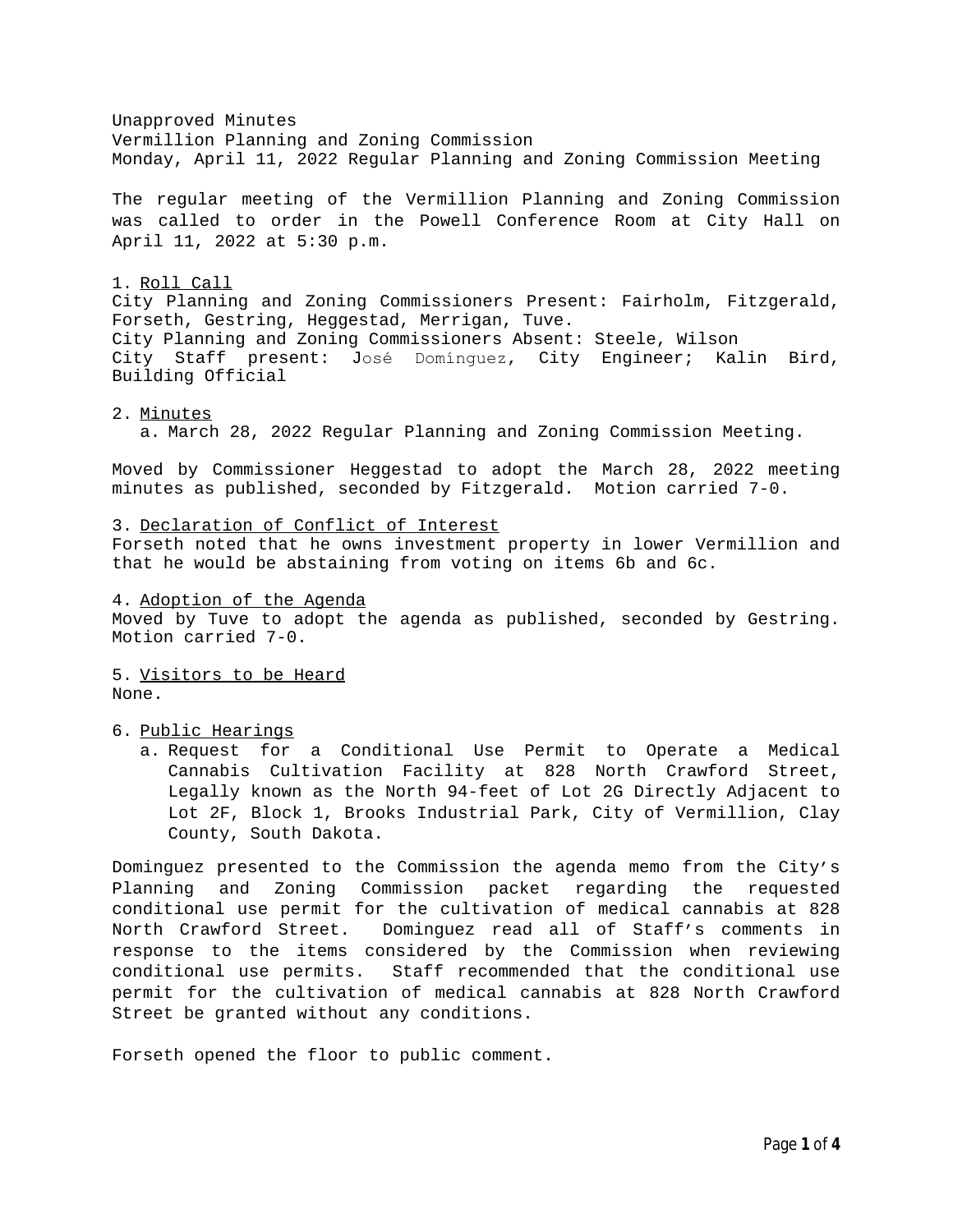Mr. Eldon Nygaard (applicant) gave a brief history of the industrial/commercial uses that have taken place at this location since the early 90's and explained why he wants to start a medical cannabis cultivation business at this location.

Mr. Jeff Church (826 North Crawford Street) stated that he is concerned with traffic to the possible cultivation business blocking the driveway to his house. Mr. Nygaard responded by saying that a different driveway would be used to access the business and that the employees will also be directed to use the other driveway. Mr. Nygaard also reminded the Commission that the use will be for cultivation and that the only traffic will be the employees. The facility is not opened to the public.

Commissioner Fairholm asked if it is typical for an access point to be shared between different zoning districts. Dominguez stated that this is not typical, but that there are other instances within the community.

Discussion followed.

Moved by Heggestad to grant the conditional use permit for the operation of a medical cannabis cultivation facility at 828 North Crawford Street, legally known as the North 94-feet of Lot 2G directly adjacent to lot 2F, Block 1, Brooks Industrial Park, City of Vermillion, Clay County, South Dakota, with out any conditions, seconded by Merrigan. Motion carried 6-1.

b. Ordinance 1463 – Amending Title XV, Land Usage; Chapter 155, Zoning Regulations; Adding Section 155.041 Entitled LI – Light Industrial Zoning District to the City of Vermillion Code of Ordinances.

Dominguez presented to the Commission the agenda memo from the City's Planning and Zoning Commission packet. The new district being proposed would serve as a buffer between more industrial districts and commercial/residential districts. The district would share most of the uses with the light industrial district in the Joint Jurisdiction Zoning Area (JJZA). This would make it easier for any future annexations since the City would have a zoning district that fits with the one in the JJZA. Additionally, the new district would also have an exception that removes the rear-yard setback requirements on properties that share a rear-yard with the railroad right-of-way. Dominguez also stated that the main difference between the GI-General Industrial district and the new LI-Light Industrial district is that the majority of uses that would be considered offensive in the GI district would require a conditional use permit in the LI district. This would allow the public an opportunity to voice any concerns and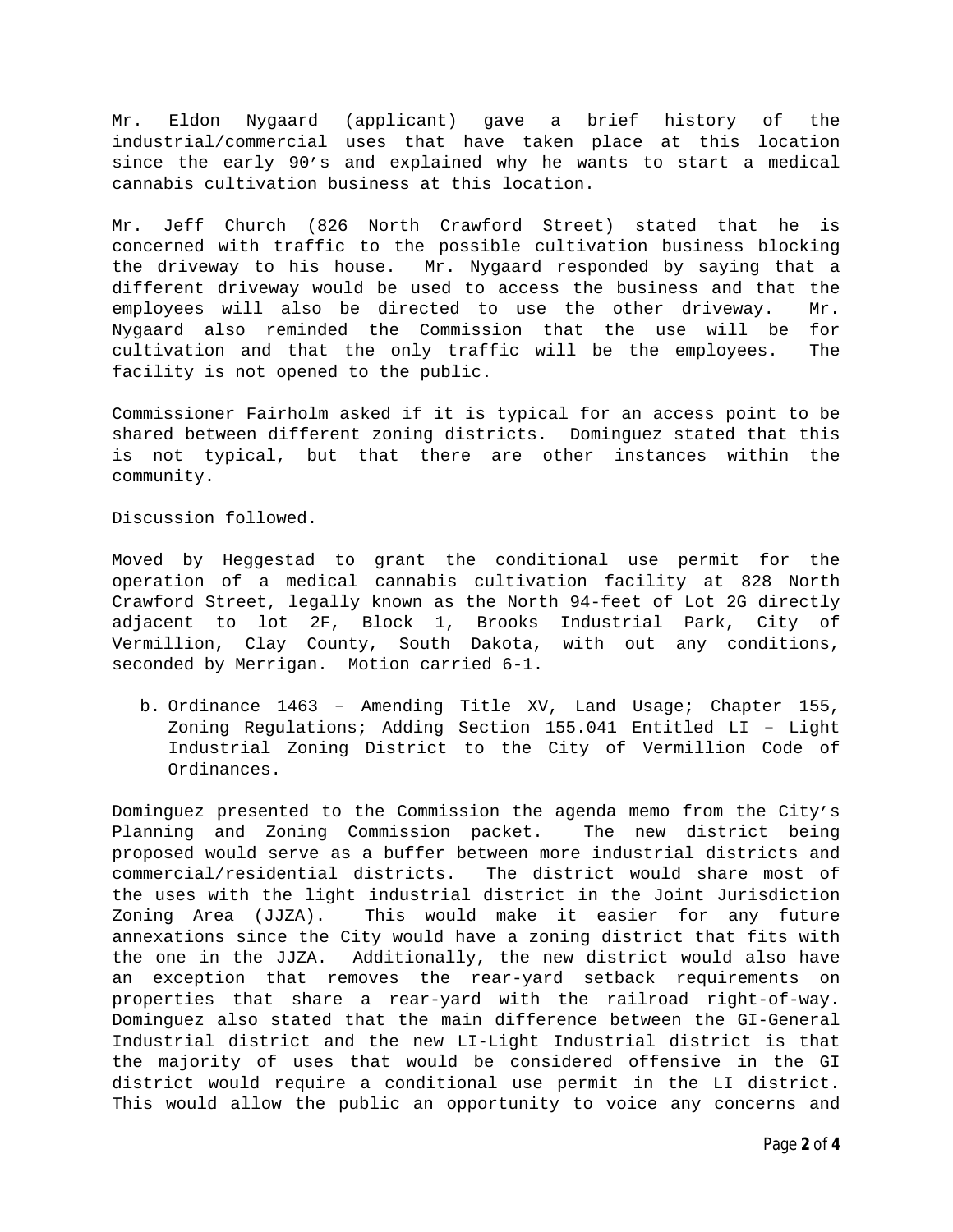for the Commission to place any conditions. Dominguez recommended that the Commission recommend that the Council approve ordinance 1463 as presented by Staff.

Forseth opened the floor to public comment.

Mr. Bob Richardson (507 W Broadway) asked if the Commission knew of plans at 725 W Broadway and 806 W Broadway, and if the new zoning district would have a negative impact on those properties. Commissioner Forseth responded by saying that he is unaware of any plans at those locations.

Discussion followed.

Moved by Tuve to recommend that the Council approve ordinance 1463 as presented, seconded by Heggestad. Motion carried 6-0 (Forseth abstained since he owns property that may be impacted by the adoption of the ordinance).

c. Ordinance 1464 – Amending Title XV, Chapter 155; Section 155.026 to Rezone Parts of Land Adjacent to the Railroad in Lower Vermillion Adjacent to West Street, Chestnut Street, Broadway Street, Amber Street, 12th Street, Luxemburg Street, Austin Street, and Bloomingdale Street from the GI – General Industrial District to the LI – Light Industrial District.

Dominguez presented to the Commission the agenda memo from the City's Planning and Zoning Commission packet. The area being proposed to be rezoned is the GI-General Industrial district in lower Vermillion. Most of this area is adjacent to the railroad and has proven difficult to develop due to setback constraints. Additionally, the new LI-Light Industrial district would also be a better neighbor with the adjacent residential uses since many uses require a conditional use permit. This would also allow the public to attend a public hearing and comment on the proposed use, and for the Commission to place any required conditions. Dominguez recommended that the Commission recommend that the Council approve ordinance 1464 as presented by Staff. Dominguez also stated that Staff will recommend to the Council that the ordinance not be made effective until June 6<sup>th</sup>. This would allow enough time for ordinance 1463 to become effective.

Forseth opened the floor to public comment.

Commissioner Fairholm raised concerns about possible increase in industrial development east of  $12<sup>th</sup>$  Street if the area is rezoned. This may create more concerns with the residential properties since residential and industrial uses would be directly adjacent to each other. Discussion followed.